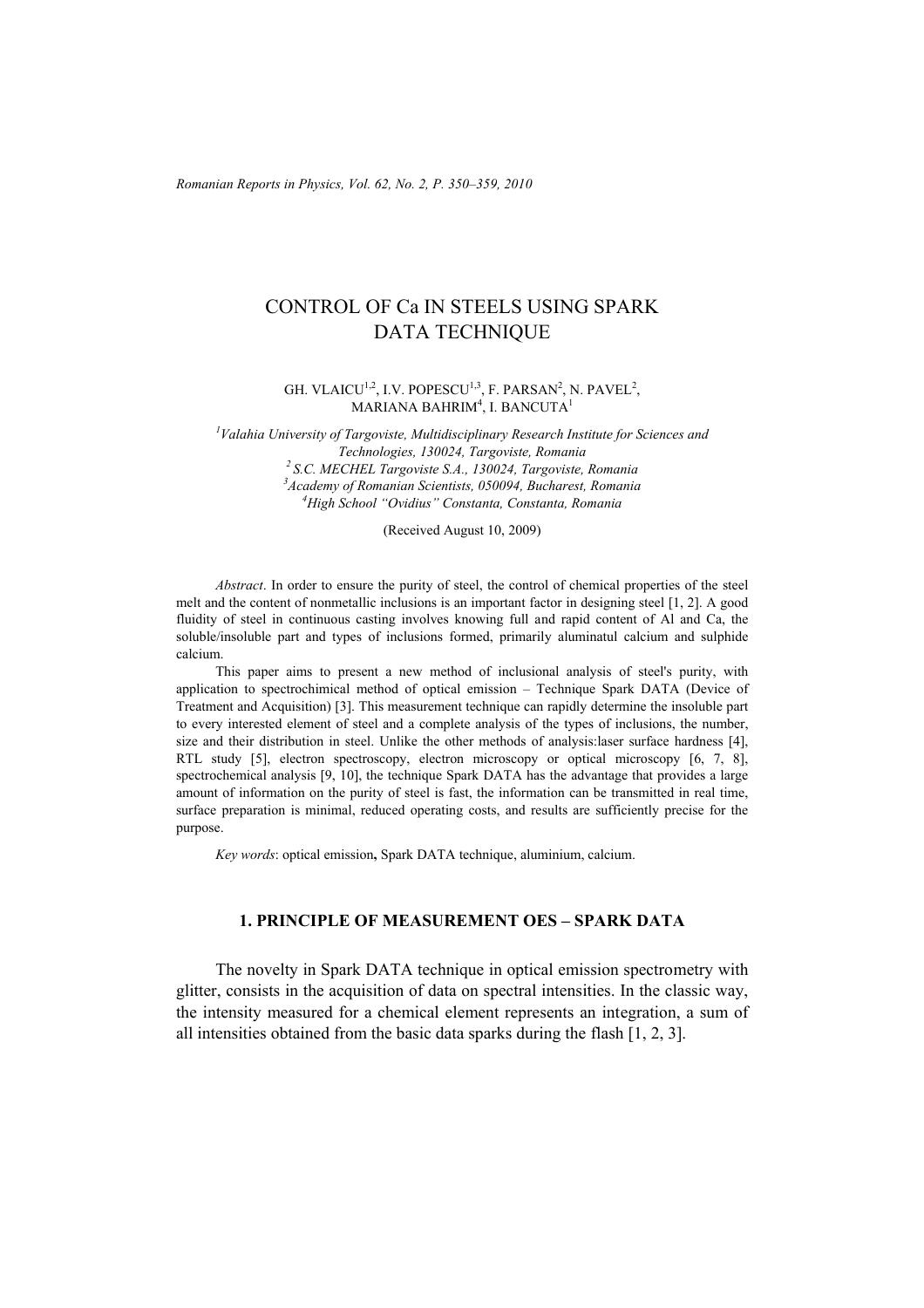In this technique spectral intensities emitted by the sample at each flash of discharge are measured and stored for up to 32 measurement channels. The result is a diagram of a flash, with number of sparks on the *X* axis and intensity measured on the axis *Y*. Figure 1 presents a diagram for aluminum shaft in steel.





Peak sites observed represents spectral intensity obtained from the sparks that were struck nonmetallic inclusions containing aluminum. The base represents the distribution of metallic aluminum (soluble) uniformly distributed in the steel.

Processing of this pulse distributions with various mathematical algorithms allows to determine the soluble/insoluble part of an element, the number of inclusions, their size, and the linking of 2 or 3 or more channels we can identify complex types of inclusions and their characteristics.

### **2. EQUIPMENT USED**

Determinations were made on an optical emission spectrometer ARL 4460 with 36 measurement channels of which 32 are equipped with Spark DATA technique.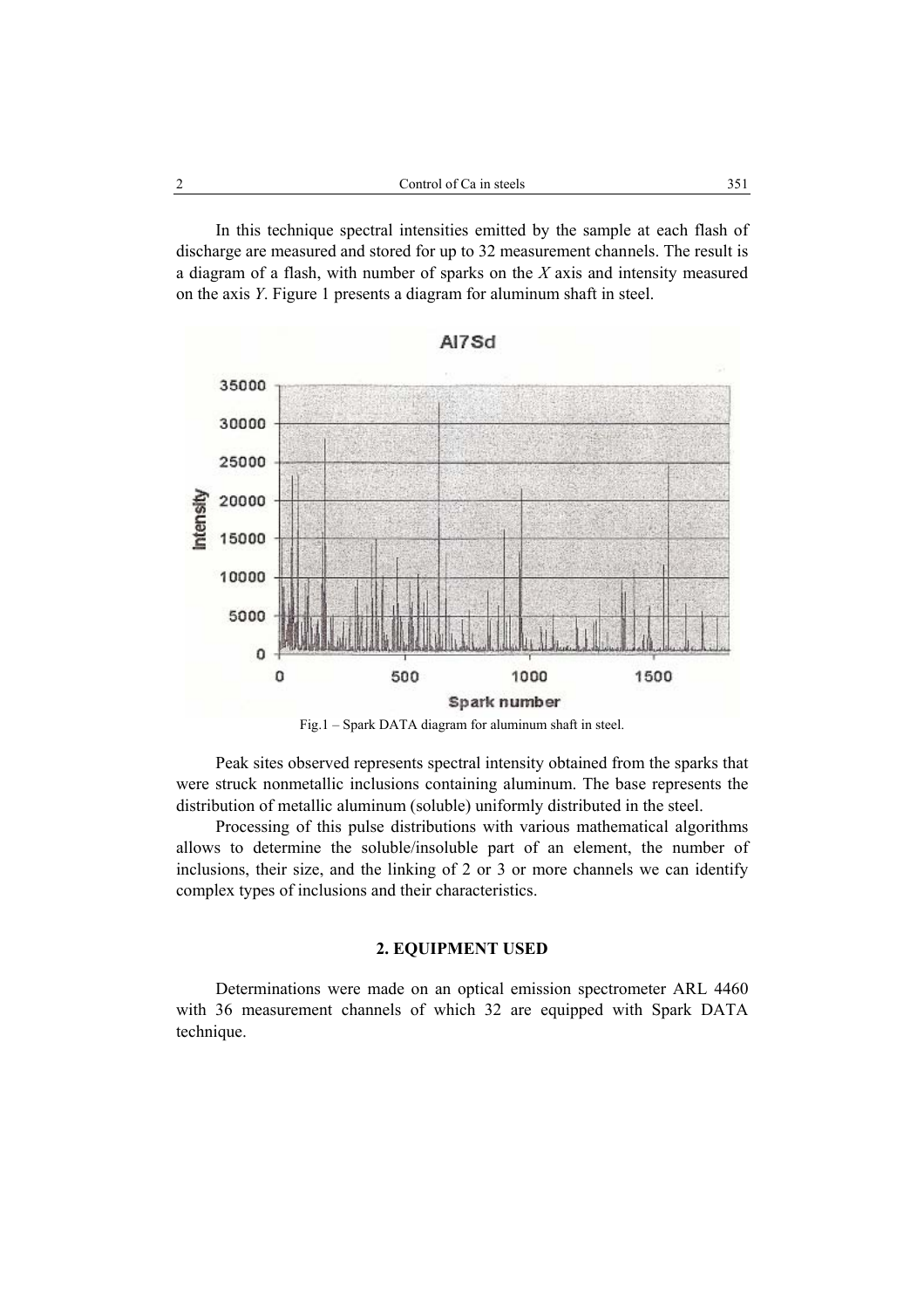May analyze of 27 chemical elements in iron base including residual elements: N, Zn, Zr, Cd, Pb, Hg, Mg. Source shaft is digital type CCS and works at 400 Hz.

In integration is used the TRS (time resolved spectrometry) method, each element having her own window of integration during the shaft. For the determination of Al and Ca, our elements of interest in the study, are used channels: for Al the channel with number 7 (with wavelength 394.22nm), the calibration field between 0.0003% up to 0.093%, a standard deviation SEE =  $0.00248$  and the correlation coefficient *R*=0.991; for Ca the channel with number 3 (with wavelength 396.85nm), calibration field between 0.00007% up to 0.0043%, a standard deviation SEE=0.00010 and the correlation coefficient  $R = 0.994$ .

### **3. DETERMINATION OF INSOLUBLE PART IN Al AND Ca**

Determination of insoluble part goes to flash diagram obtained by Spark DATA technique. Determination of soluble/insoluble parts is through statistical processing of the charts. Mathematical algorithm Ca\_tot calculates the average value associated with total calcium in the sample, the algorithm Ca\_sol calculates the median, associated with soluble calcium, Ca\_ins algorithm calculates the difference between average and median associated with insoluble calcium. Knowing the total calcium in the sample from the calibration curve is determined:

# $Ca$  ins =  $Ca * Ca$  ins/Ca tot.

In the same way is calculated the insoluble aluminum. Having the Spark DATA diagram as a base we can calculate the soluble/insoluble part at other Items of interest in steel, as B, Ti, Mg.

Verification of the method was done on a set of reference materials CKD 180–189 with certified values of soluble Al. In Table 3 are presented the comparative dates between measured values and certified values. Note that the measured values are found in the uncertainty limits of certified values, so the Spark DATA technique offers with the soluble/insoluble applications, results with good accuracy.

The advantage of this technique of measurement is that it offers the possibility to determine the soluble/insoluble part of an item without the need for calibration curves, respectively of the reference materials that have certified fraction soluble/insoluble.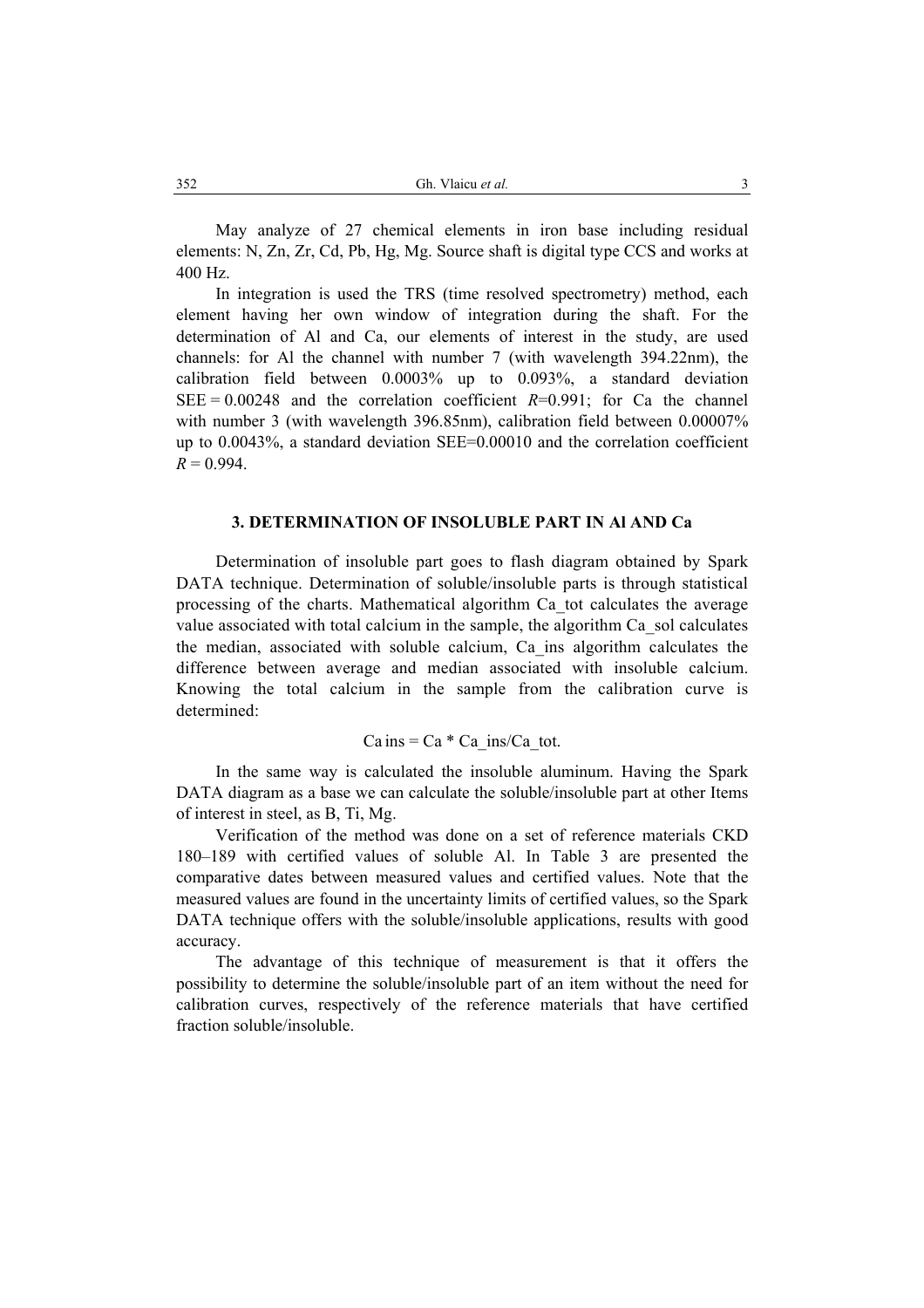

Fig. 2 – The Spark DATA diagram on Ca channel, obtained in 2000 sparks, for a sample of steel with Ca<sub>tot</sub> =  $0.00200$  %; Ca<sub>ins</sub> =  $0.00056$  %.

*Table 1* 

The comparative table between values certified by soluble aluminum and those measured by the Spark DATA technique

| Reference      |                   | Certified values $(\% )$ |               | Spark DATA $(\% )$ |        |         |  |
|----------------|-------------------|--------------------------|---------------|--------------------|--------|---------|--|
| Material       | Al Tot            | Al Sol                   | Tot/Sol       | Al Tot             | Al Sol | Tot/Sol |  |
| <b>CKD 181</b> | $0.016 \pm 0.001$ | $0.014\pm0.001$          | $1.00 - 1.31$ | 0.0147             | 0.0141 | 1.04    |  |
| <b>CKD 182</b> | $0.023 \pm 0.001$ | $0.017 \pm 0.002$        | $1.16 - 1.60$ | 0.022              | 0.019  | 1.16    |  |
| <b>CKD 183</b> | $0.150 \pm 0.005$ | $0.141 \pm 0.006$        | $0.99 - 1.15$ | 0.151              | 0.146  | 1.03    |  |
| <b>CKD 184</b> | $0.022 \pm 0.002$ | $0.016 \pm 0.002$        | $1.11 - 1.71$ | 0.023              | 0.017  | 1.35    |  |
| <b>CKD 185</b> | $0.060 \pm 0.002$ | $0.054 \pm 0.004$        | $1.00 - 1.24$ | 0.0595             | 0.0565 | 1.05    |  |
| <b>CKD 186</b> | $0.042 \pm 0.002$ | $0.038 \pm 0.003$        | $0.99 - 1.24$ | 0.043              | 0.041  | 1.05    |  |
| <b>CKD 187</b> | $0.019 \pm 0.002$ | $0.017\pm0.002$          | $0.90 - 1.40$ | 0.021              | 0.019  | 1.10    |  |
| <b>CKD 188</b> | $0.093 \pm 0.003$ | $0.083 \pm 0.004$        | $0.90 - 1.40$ | 0.095              | 0.086  | 1.10    |  |
| <b>CKD 189</b> | $0.041 \pm 0.003$ | $0.039 \pm 0.003$        | $0.93 - 1.19$ | 0.042              | 0.040  | 1.05    |  |

# **4. INCLUSION ANALYSIS**

We'll show how the Spark DATA technique can determine the nonmetallic inclusion in steel, type, content, size and distribution of inclusion in the sample.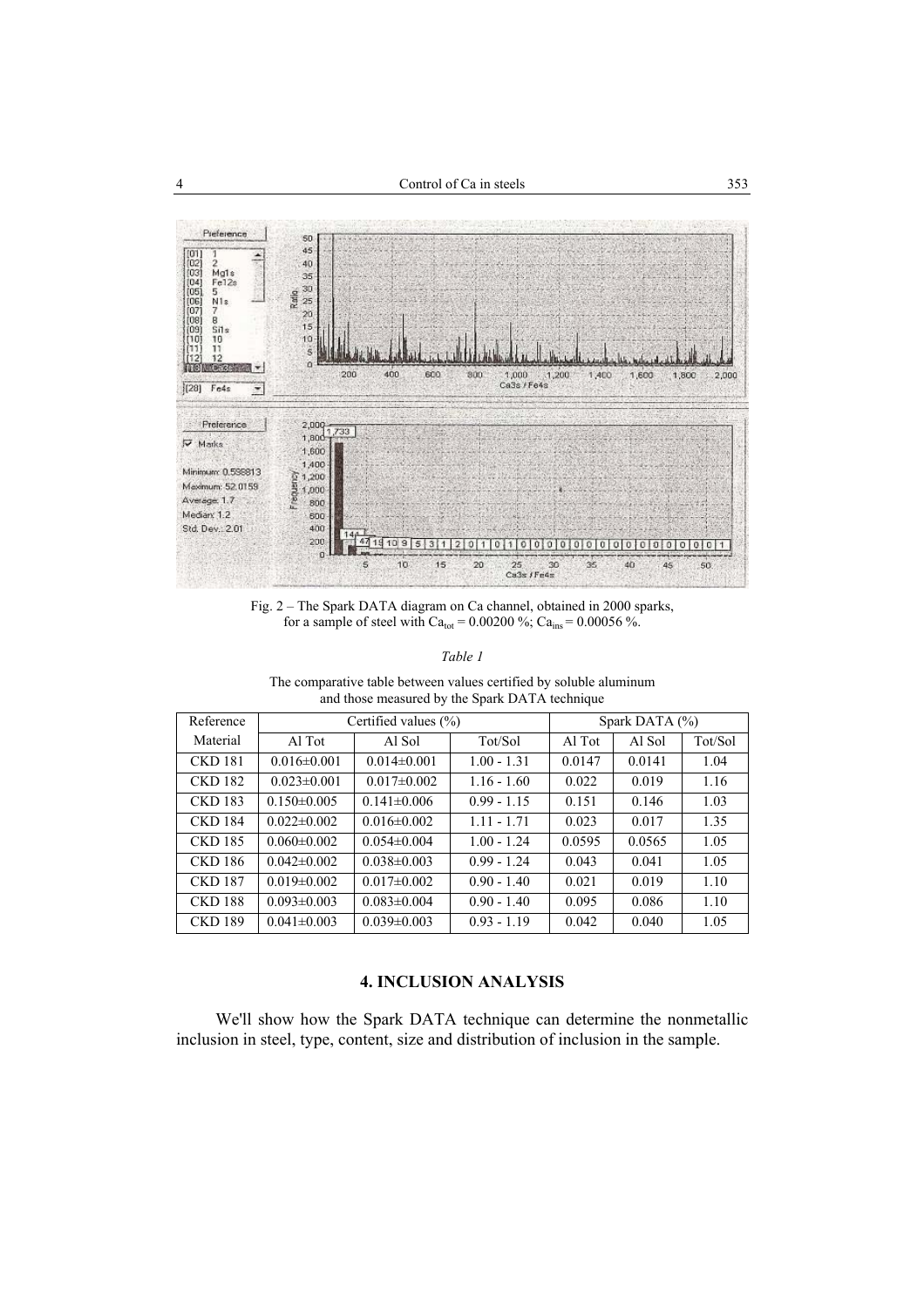The Spark DATA diagram allows the combination of 2, 3 or 4 channels measure. We saw that a peak in the diagram is an inclusion for the specified element. Once you get peaks on two channels at the same spark, means that we have a nonmetallic inclusion which contains those two chemical elements.

Similarly we can determine if the specified inclusion contains 2, 3 or 4 chemical elements in their composition and their proportion. In Fig. 3 is shown the Spark DATA diagram for aluminum and calcium channels for a sample of steel.

From this diagram can be determined the number of inclusions Al-Ca type, their size and the quantitative proportion of the two elements in an inclusion. By using the algorithm Sdat Count can be obtained the total number of inclusions by type Al-Ca as the peaks with intensity the 3 times standard deviation of the fund or the number of large inclusions as the number of the peaks with intensity over 6 times standard deviation.

A large inclusion is a greater intensity on channel, intensity that is proportional to the concentration element in the specified inclusion. Based on the ratio of spectral intensities of the two elements and the relative sensitivities of the two channels measure we can determine the concentrations report of the two elements in the inclusion.



As well we can study the inclusion of S-Ca type of diagram shown in Fig. 3.

Fig. 3 – The Spark DATA diagram for Al and Ca channels on the final sample from S1.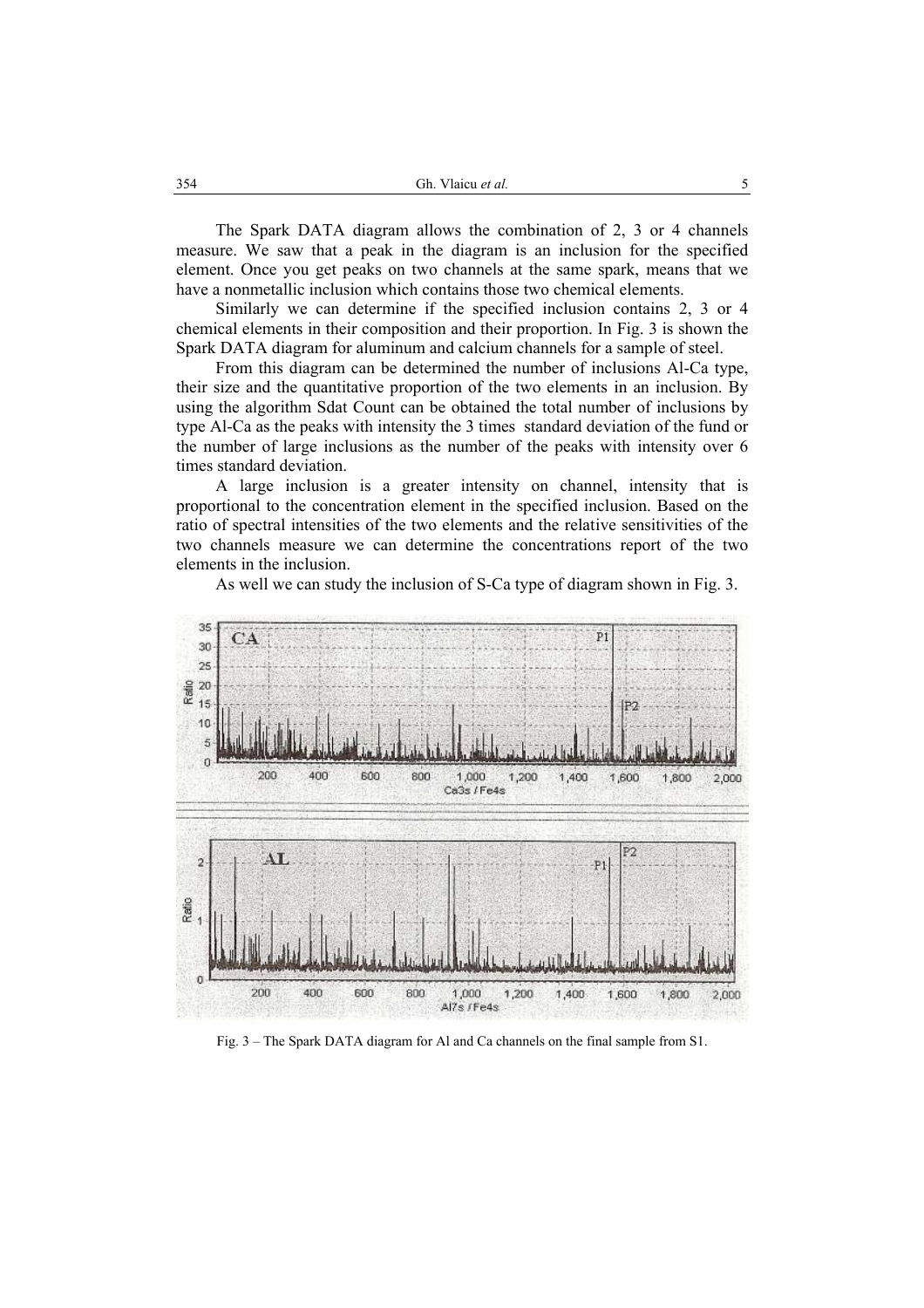

Fig. 4 – The Spark DATA diagram for S and Ca channels on the final sample from S1.

## **5. EXPERIMENTAL DETERMINATIONS**

Measurements were performed using optical emission with spectrochemical method – Spark DATA technique on three samples S1, S2, S3. Results of determination of the insoluble fraction and As for the 3 samples are presented in Table 2.

| $a$ n. |  |
|--------|--|
|        |  |

Results obtained in the determination of Al insoluble and Ca insoluble in three samples of steel C40 mark, is continuously cast

| Samples        | Al tot<br>(ppm) | Al ins<br>(ppm) | Al ins<br>(ins/tot) | Ca tot<br>(ppm) | Cа<br>1ns<br>(ppm) | Ca<br>(ins/tot) | $ca_{\text{tot}}$<br>$Al_{\text{tot}}$ | Ca <sub>ins</sub><br>Al <sub>ins</sub> | CaO<br>$Al_2O_3$ |
|----------------|-----------------|-----------------|---------------------|-----------------|--------------------|-----------------|----------------------------------------|----------------------------------------|------------------|
| S1             | 85              |                 | 0.047               | 25              |                    | 0.320           | 0.29                                   | 02                                     | 1.49             |
| S <sub>2</sub> | 150             | O               | 0.050               | 33              |                    | 0.273           | 0.28                                   |                                        | 1.12             |
| S3             | 80              | 16              | 0.20                |                 |                    | 0.333           | 0.07                                   | 0.13                                   | 0.09             |

Technological requirements impose the following conditions in calcium treatment of cast steel, with influences on the behavior of the casting of liquid steel and the structure and quality of cast product.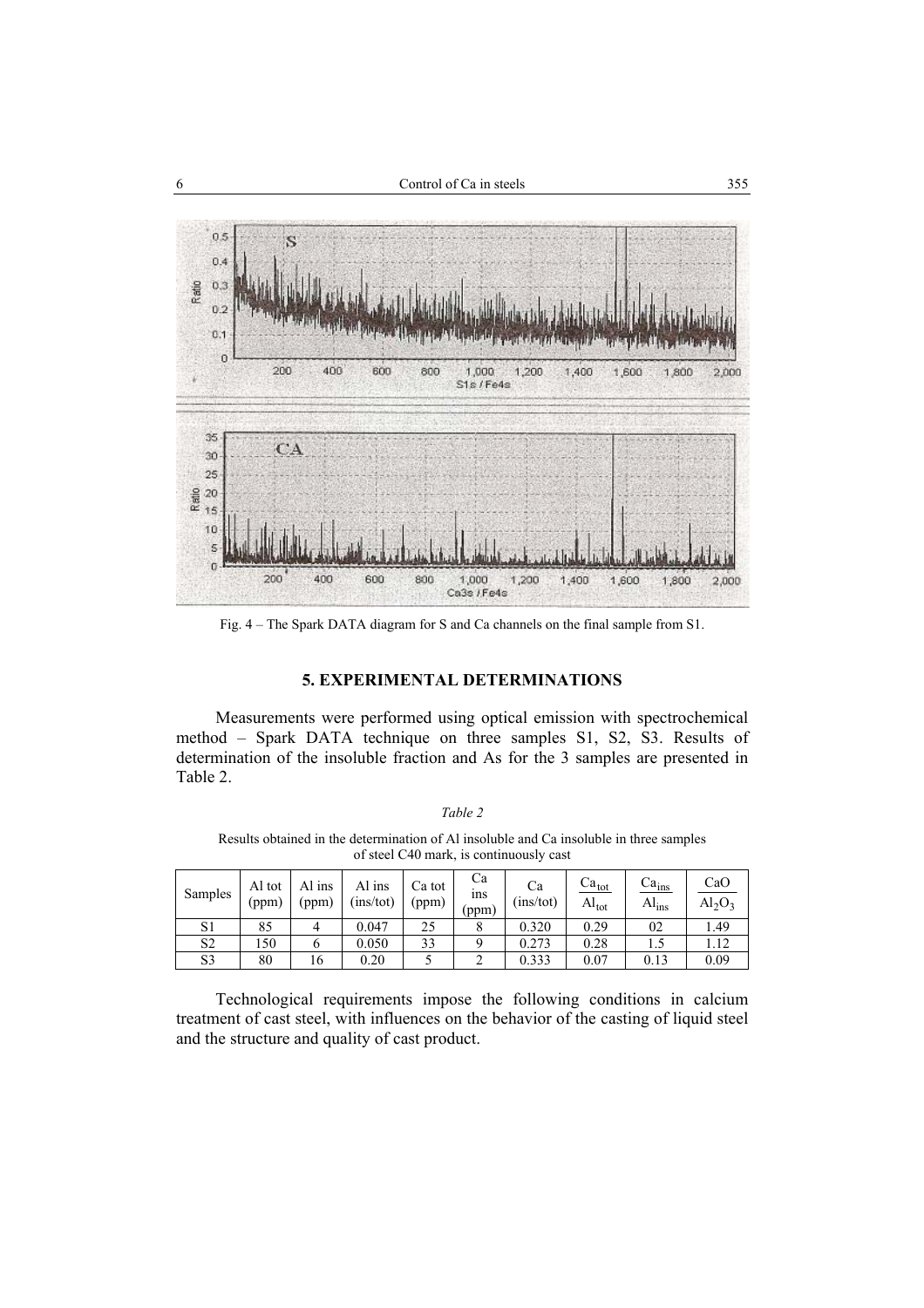A first condition is that the ratio Al ins/tot to be below the limit established by the technology. We observe sample S3 has different ratio Al ins/Al tot of the other two samples S1 and S2, is approximately an order of size greater than the other two. This creates conditions of inappropriate behavior at the continuous casting.

A second condition is that the ratio *x* to be above the established technology. We observe sample S3 has different ratio Al ins/Al tot of the other two samples S1 and S2, is approximately an order of size greater than the other two. Samples S1 and S2 accomplish this condition, but the sample S3 is well below the other two samples.

A third condition is related to calcium content. It should not be any small case that favors the formation of aluminum compounds with melting temperatures above 1700°C and which remain solid at the temperature of a steel casting. Nothing too great, in case that favors the formation of calcium sulphide with melting point above  $2400^{\circ}$ C.

Aluminum compounds which need to be avoided are any form of CaO\* 6 Al<sub>2</sub>O<sub>3</sub> (CA6) with melting temperature of 1833<sup>o</sup>C, CaO  $*$  2Al<sub>2</sub>O<sub>3</sub> and (CA2), which has melting temperature of  $1775^{\circ}$ C. Aluminum compound form CaO\*  $Al_2O_3$ (CA) with the melting temperature of 1590°C is the temperature limit of steel casting. Alumina is the first report  $CaO/AI<sub>2</sub>O<sub>3</sub>$  of 0.09, with high temperatures melting in alumina calcium that is liquid at the temperature of the casting of steel, meaning the one with melting temperatures below 1550°C.

The first compound of aluminum has the ratio  $CaO/Al_2O_3$  of 0.09, 0.028 for second and third by 0.54. The goal of treatment with calcium is to transform alumina, with high melting temperatures, in compounds of aluminum and calcium which are liquid at the temperature of a steel casting that is the melting  $temperatures$  below  $1550^{\circ}$ C.

The perfect aluminum compounds would be:  $3CaO^*$  Al<sub>2</sub>O<sub>3</sub> (3CA) or  $12CaO^*$ 7Al<sub>2</sub>O<sub>3</sub> (C12A7) with melting temperatures of 1539 $\degree$ C 1395 $\degree$ C respectively with the CaO/Al<sub>2</sub>O<sub>3</sub> of 1.63 respectively 0.92. A good treatment involves calcium content of calcium in liquid steel over 25 ppm, so that calcium content in alumina are more than 25% calcium oxide, or over 35%. This means that the  $CaO/Al<sub>2</sub>O<sub>3</sub>$  to be over 0.54.

Initially, it is believed that all insoluble aluminum and calcium are found in the form of alumina, the ratio of Ca ins/Al ins, can cause a medium  $CaO/Al<sub>2</sub>O<sub>3</sub>$ in aluminum compound trained. Analysis of data from Table 2 show that sample S1 has calcium content and the limits mentioned under  $CaO/AI_2O_3$ , and therefore have formed solid alumina at the temperature of a steel casting. Regarding the types of inclusions formed by Spark DATA analysis of 3 samples were obtained the data in Table 3.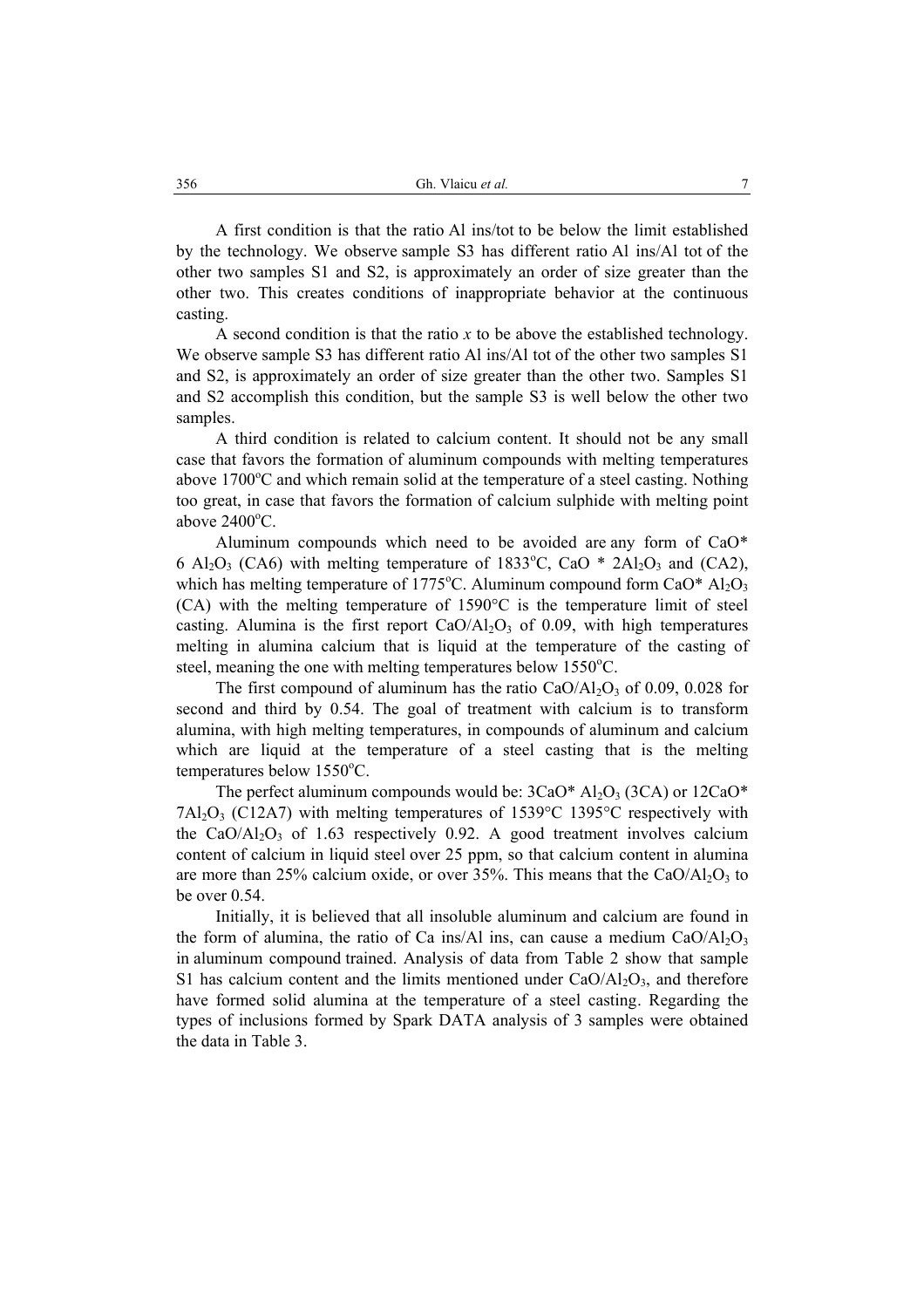*Table 3* 

| Inclusional analysis with Spark Data on S1, S2, S3 samples |                |                                                        |                                                                 |    |                                                                                                                                                                                                                   |  |   |          |  |     |                                                                                                                                                          |    |                  |
|------------------------------------------------------------|----------------|--------------------------------------------------------|-----------------------------------------------------------------|----|-------------------------------------------------------------------------------------------------------------------------------------------------------------------------------------------------------------------|--|---|----------|--|-----|----------------------------------------------------------------------------------------------------------------------------------------------------------|----|------------------|
|                                                            |                | The types, sizes and numbers of nonmetallic inclusions |                                                                 |    |                                                                                                                                                                                                                   |  |   |          |  |     |                                                                                                                                                          |    |                  |
|                                                            | Samples        | Al                                                     | $\mid$  Al big $\left  \frac{\text{Al}}{c} \& \right $   $\sim$ | Ca | $\begin{array}{ c c c c c c } \hline \text{Al}\ \& \text{Al}\ \& \text{Al}\ \& \text{Li} & \text{Si} & \text{Al} & \text{Al}\ \& \text{Ni} & \text{Si} & \text{Al} & \text{Ca} & \text{Si} \\ \hline \end{array}$ |  |   |          |  |     | $\left  \begin{array}{c} 1 \text{ Ca} \\ \text{Ca} \end{array} \right $ Ca big $\left  \begin{array}{c} \text{Ca} \& 1 \\ \text{Ca} \end{array} \right $ |    | Cа<br>&<br>S big |
|                                                            |                |                                                        |                                                                 | 43 |                                                                                                                                                                                                                   |  |   | $\theta$ |  | 87  |                                                                                                                                                          | 12 |                  |
|                                                            | S <sub>2</sub> | 60                                                     |                                                                 | 51 |                                                                                                                                                                                                                   |  | 0 | $\Omega$ |  | 103 |                                                                                                                                                          | 15 |                  |
|                                                            | S <sub>3</sub> | 49                                                     |                                                                 | 27 |                                                                                                                                                                                                                   |  |   | 0        |  | 45  |                                                                                                                                                          |    |                  |

From the data presented is seen that the largest share of measuring nonmetallic-inclusion are those which are aluminum and calcium composition. Observing the correlation with the other elements analyzed, we can say that these inclusions are the type Al-CaO, so alumina calcium. A relatively small number of inclusions containing only Al respectively  $Al_2O_3$ , or Ca, respectively CaO, a normal result in the steel treated with calcium. It's observed the presence of Ca-S inclusions, respectively CaS. Inclusions considered small, with peak height of between 3-6 times the standard deviation of the fund, did not share important in analyzing purity. Important inclusion is the one large with peak's height over 6 standard deviations. We analyze several large alumina inclusions from the 3 samples to determine their concentration and type of alumina formed. Peak in Fig. 3 sites P1 and P2 represent two alumina in order of size of sample S1. Peak in Fig. 5 sites P3, P4, P5 is the first order in 3 alumina size of sample S3.



Fig. 5 – The Spark Data for the channels of aluminum and calcium in the sample S3.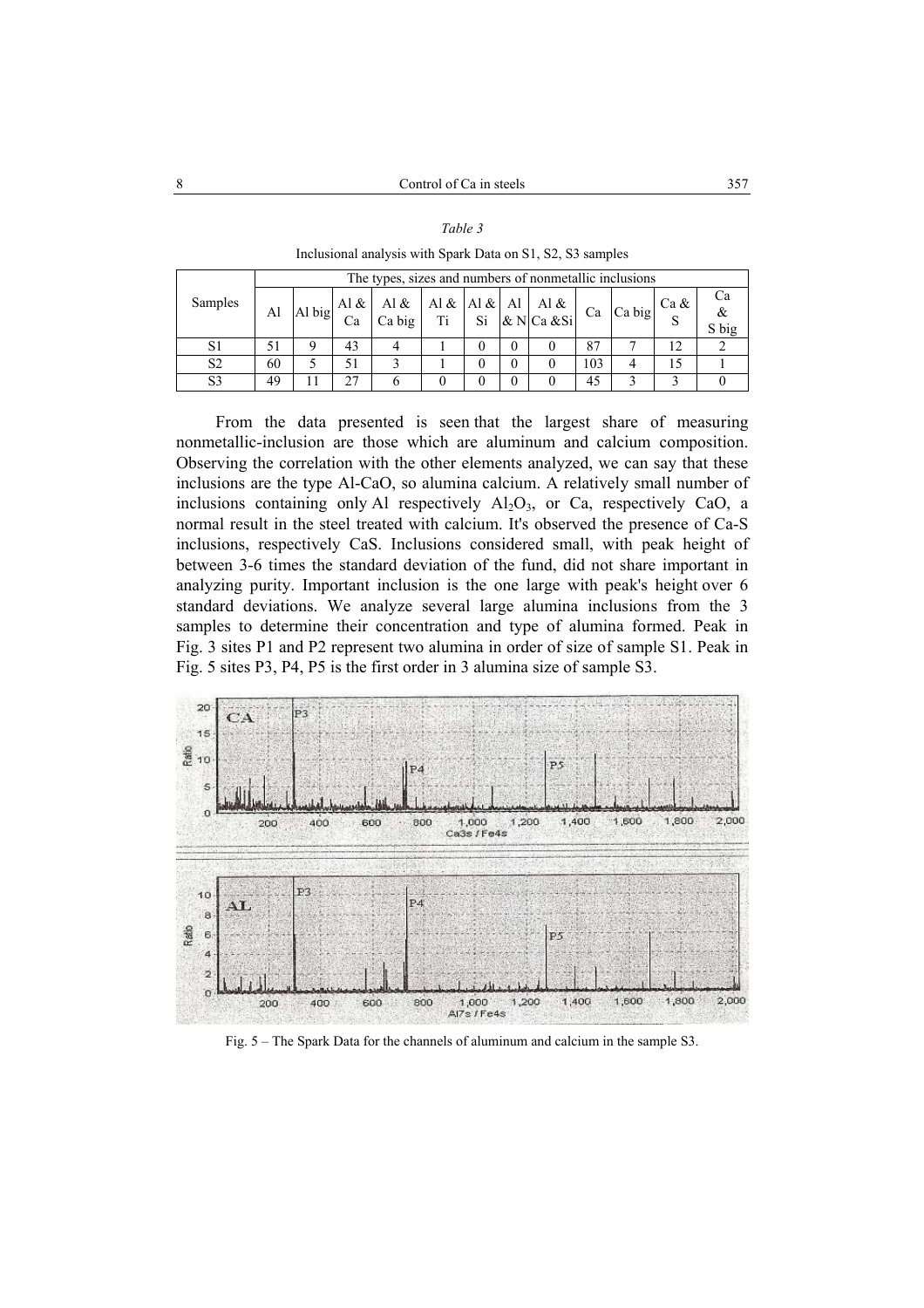Of peak intensities of the two sites and taking into account the sensitivity *S* of the Ca channel is an order size greater than that of aluminum, we can determine the concentrations of *R* between  $A<sub>1</sub>O<sub>3</sub>$  and CaO in alumina and so the alumina type format. Results are presented in Table 4.

Note that if aluminum compounds P1 and P2 of the sample S1 are the "good" type of C3A, C12A7 and CA with melting points below  $1550^{\circ}$ C, the aluminum compounds P3, P4, P5 of sample S3 are the "bad" type and CA6 CA2 with melting points above 1750°C.

| Peak           | Number of spark | $(I_{\rm Ca}/I_{\rm Fe})/$<br>$S(I_{Al}/I_{Fe})$ | R<br>measuring<br>$(\frac{9}{6}CaO)/( \frac{9}{6}$<br>$Al_2O_3$ | $R$ type of alumina                  | Identification                                                        |
|----------------|-----------------|--------------------------------------------------|-----------------------------------------------------------------|--------------------------------------|-----------------------------------------------------------------------|
| P <sub>1</sub> | 1543            | 1.72                                             | 1.27                                                            | $R(3CA) = 1.63$<br>$R(C12A7) = 0.92$ | Alumina mixture<br>C <sub>3</sub> A și C <sub>12</sub> A <sub>7</sub> |
| P <sub>2</sub> | 1584            | 0.71                                             | 0.53                                                            | $R(CA) = 0.54$                       | Alumina CA                                                            |
| P <sub>3</sub> | 296             | 0.18                                             | 0.14                                                            | $R(CA6) = 0.09$<br>$R(CA2) = 0.28$   | Alumina mixture<br>CA6 și CA2                                         |
| P <sub>4</sub> | 732             | 0.09                                             | 0.07                                                            | $R(CA6) = 0.09$                      | Alumina CA6                                                           |
| P5             | 1275            | 0.16                                             | 0.11                                                            | $R(CA6) = 0.09$                      | Alumina CA6                                                           |

*Tabel 4*  Identifying the type of alumina in the samples S1 and S3

Identifying these types of alumina in the sample S3 correlated with data from Table 2 that the average CaO/Al2O3 shows us that the presence of the aluminum compounds type CA6, respectively CA2, are solid at the temperature casting of steel

#### **6. CONCLUSIONS**

From the data presented we establish that the spectrochemical method of optical emission, technique Spark DATA, is a useful method of treatment with calcium in continuous casting of steels. This method can measure the main parameters of control for a good treatment with calcium, respectively aluminum contents and calcium at level ppm, insoluble fraction of these elements, type, size and number of inclusions formed, and respectively the types of compounds aluminum formed. This has the advantage that can be provided in real time during the making process, allowing the entire corrective action process. Method OES - Spark DATA has a great potential for development in the analysis of steels, allowing determinations of soluble-insoluble type at any item of interest in steel, inclusional analysis, respectively the determination of number, type and size as well as nonmetallic inclusion determinations default content from oxygen as a measure of purity steel.